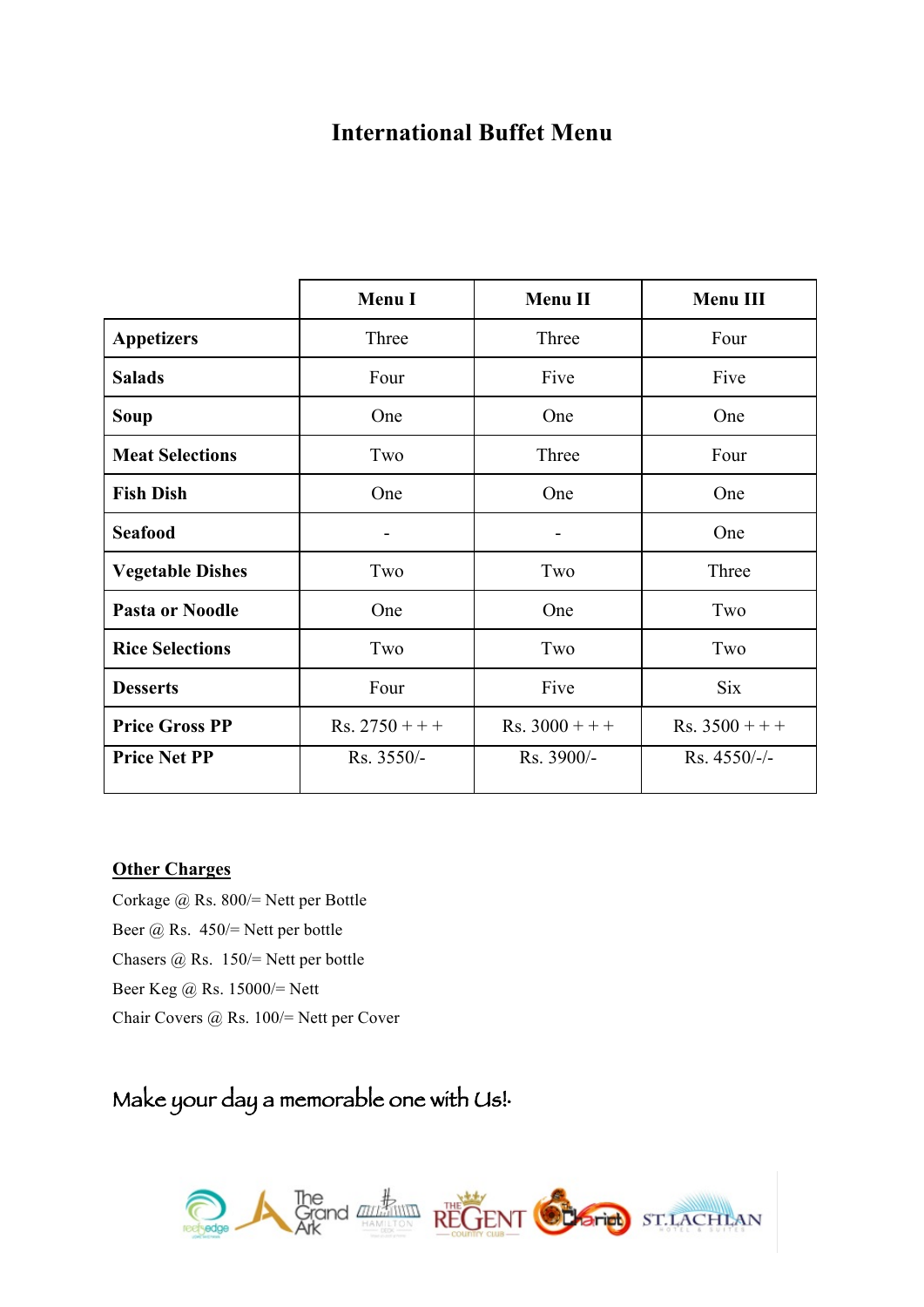#### **APPETIZERS (Rs. 90/- net per item, surcharge applies for additional items)**

- Italian marinated grilled vegetable platter with balsamic dressing
- Thai style spicy modha fish fillet with sweet chili sauce
- Assorted cold meat platter with pickle vegetables
- Seafood cocktail in pineapple boat
- Herb flavored fish and prawn terrine
- Homemade chicken liver mousse with fruit chutney
- Chicken galantine and liver mousse with fruit salsa
- Smoked chicken breast with celery and apple
- Honey roast chicken roulade with pineapple salsa
- Bbq marinated chicken wings with black pepper sauce
- Tandoori marinated fish fillet with curd and lemon dressing
- Grilled vegetable terrine with pesto sauce
- Cold smoked pepper beef with horseradish cream and pickle vegetables
- Pickled mackerel fish with apple and onion
- § Slow roasted tomato and cheese slice with basil oil

#### **SALADS (Rs. 75/- net per item, surcharge applies for additional items)**

- Assorted garden greens with Cajun chicken
- Fresh tomato, cucumber, lettuce, onion rings
- Mustard potato salad and parsley
- Fried briniol salad with garlic curd
- Cucumber with grain mustard cream and fresh herbs
- Tuna fish, potato, green beans and olives salad
- Potato, pork bacon and egg salad
- Marinated artichoke bottoms, tomato and olive salad
- Thai beansprout salad with vermicelli
- Chicken and pineapple salad
- Pasta, chicken mortadella in pesto cream
- Thai smoke beef and beansprouts salad
- Seafood salad with macaroni pasta and basil oil
- Greek salad with feta cheese
- $\blacksquare$  Cole slaw with raisins

#### **SOUP (Rs. 60/- net per item, surcharge applies for additional items)**

- Creamy chicken and mushroom
- Chicken and corn with egg drops
- Crab and sweet corn with spring onions
- Pumpkin soup infused with lemongrass
- creamy mixed mushroom soup
- Roasted tomato soup with basil oil
- Boston seafood chowder
- Lentil soup with garlic croutons
- Minestrone with basil oil
- Creamy asparagus soup

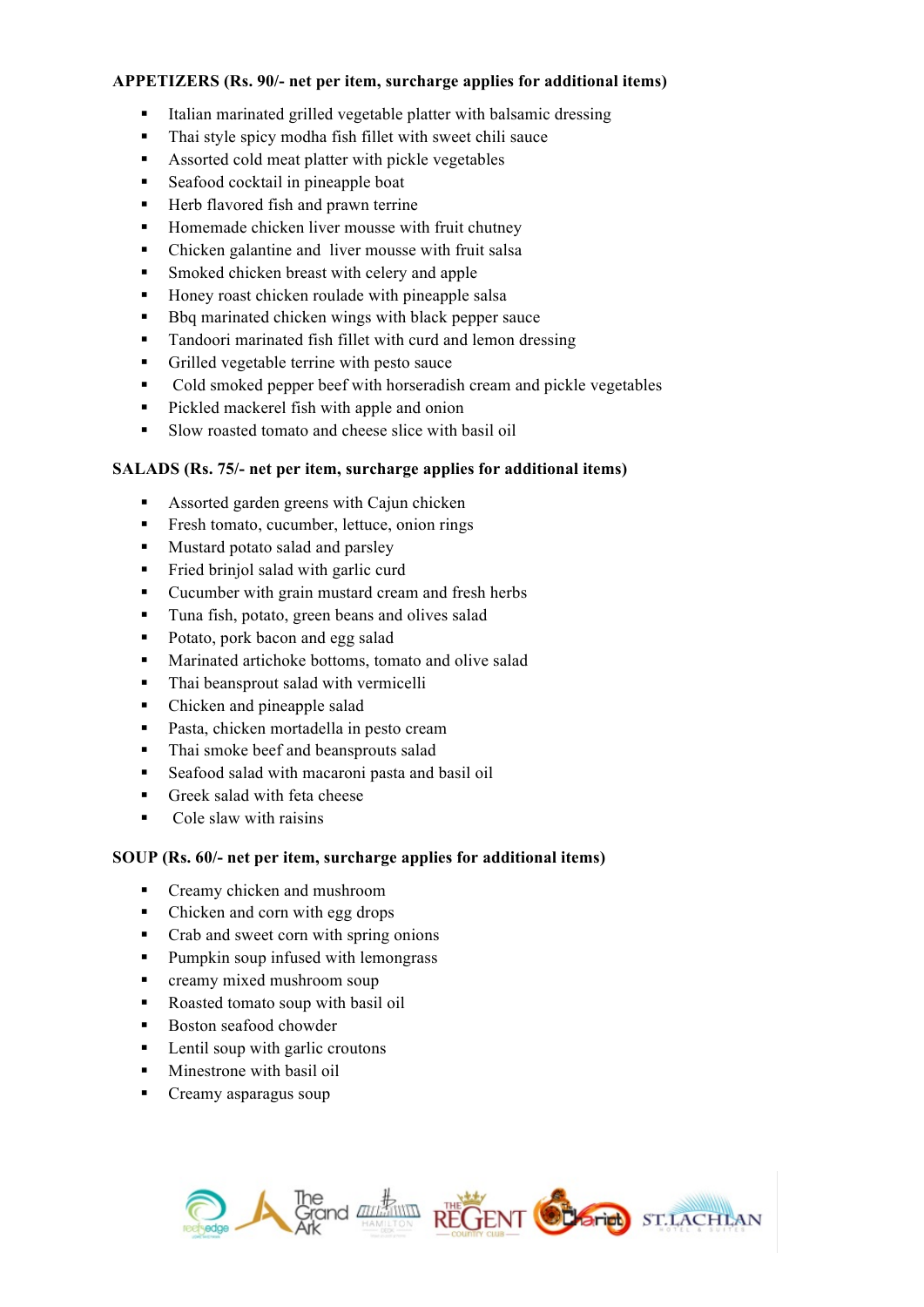#### **CHICKEN ( Rs. 275/- net per item, surcharge applies for additional items)**

#### **SRI LANKAN STYLE**

- Chicken red curry
- Sri Lankan spiced roast chicken with gravy
- § Chili spiced marinated chicken drumsticks with lemongrass sauce
- Chicken pepper stew with capsicum and onions
- Chicken and pineapple curry
- Devilled chicken with bell peppers
- Southern black chicken curry
- Jaffna chicken curry

## **ASIAN DISHES**

- Stir fried chicken with dry red chili
- Cantonese chicken with soy and ginger
- Soy marinated fried chicken
- Chili chicken with kankung
- Thai green chicken curry
- Sweet and sour chicken
- Chicken satay with peanut sauce
- Teriyaki chicken with green beans and sesame

## **INDIAN STYLE**

- Chicken khorma
- Madras chicken curry
- Chicken tikka masala
- Oven roasted tandoori chicken
- Butter chicken
- Chicken jalfrazei
- Chicken palak
- Chicken malai kebab
- Chicken 65
- Chicken keema with green peas

## **WESTERN STYLE**

- Balsamic marinated chicken breast
- Chicken ragout with mushrooms
- Chicken piccata with caper butter sauce
- Chicken crumbed fried with spicy garlic mayonnaise
- Chicken and bell pepper skewer
- § Chicken fricassee with mushrooms and celery
- Chicken chasseur
- Chicken roulade stuffed with spinach and mozzarella

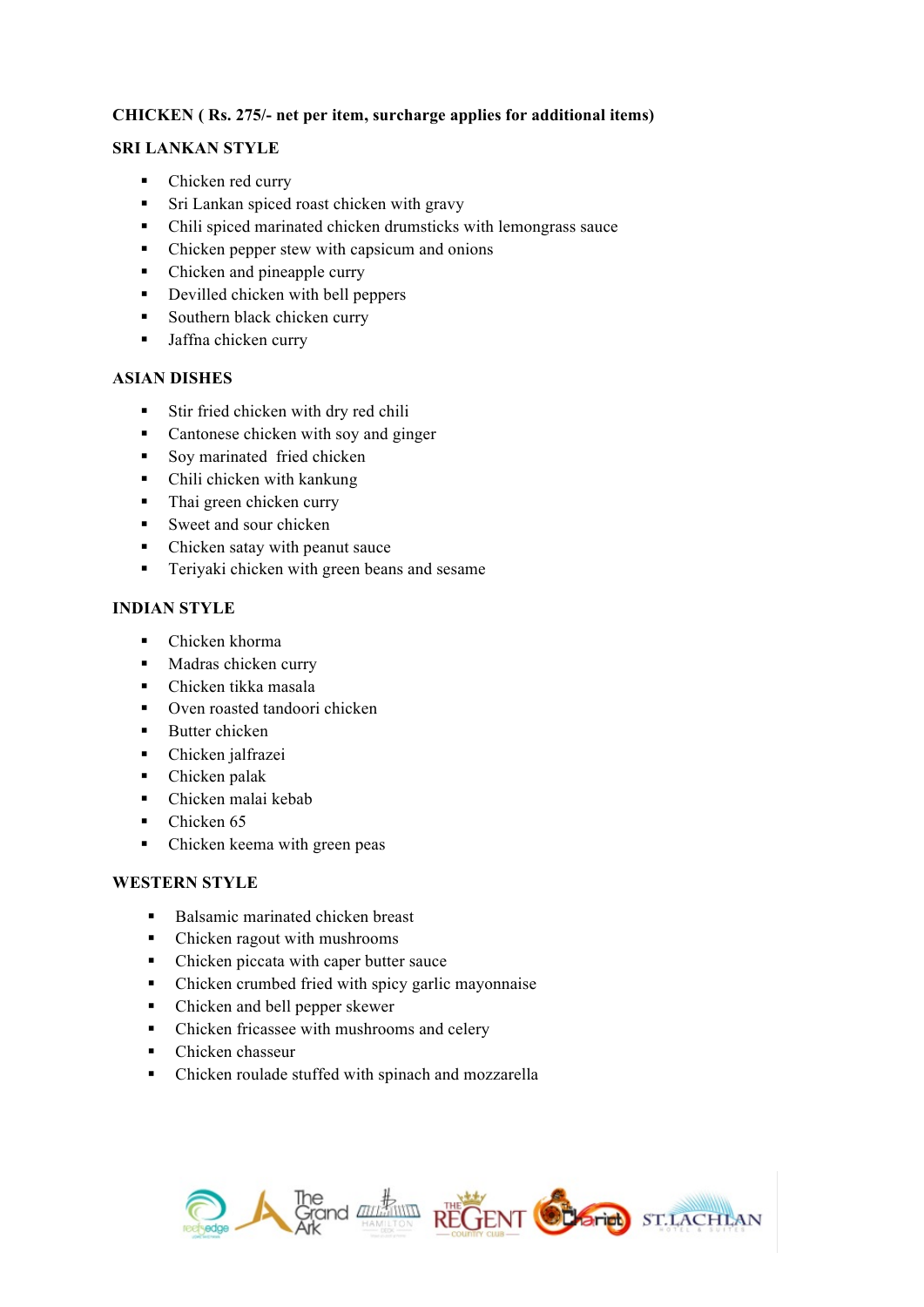#### **BEEF DISHES (Rs. 275/- net per item, surcharge applies for additional items)**

## **SRI LANKAN STYLE**

- Beef polkiri badum
- Beef devilled with pineapple
- Beef red curry
- Tempered beef curry
- Beef and potato curry
- Beef fry with capsicum and chili
- Tamarind beef curry

#### **ASIAN STYLE**

- Beef Vindaloo
- Stir fried beef with bamboo shoot and oyster sauce
- Beef satay with peanut sauce
- Kang kung beef
- Beef masala with lemongrass
- Beef with dry red chili

#### **WESTERN STYLE**

- Braised beef with mushroom and red wine
- Beef stroganoff with gherkins
- Beef and potato pie
- Beef meat ball with tomato concasse
- Beef lasagna
- Herb marinated beef skewer
- § Australian Beef wellington with red wine jus **Rs. 450/- net**

#### **PORK DISHES (Rs. 250 net/- per item, surcharge applies for additional items)**

#### **SRI LANKAN STYLE**

- Pork stew with onion and capsicum
- Pork black curry
- Pork devilled with pineapple
- Pork fry with chili and capsicum
- Pork and pineapple curry

#### **ASIAN STYLE**

- Stir fry pork with bamboo shoot
- Goan pork vindaloo
- Pork spare ribs with Thai chili sauce
- Sweet and sour pork
- Honey glazed char sui pork

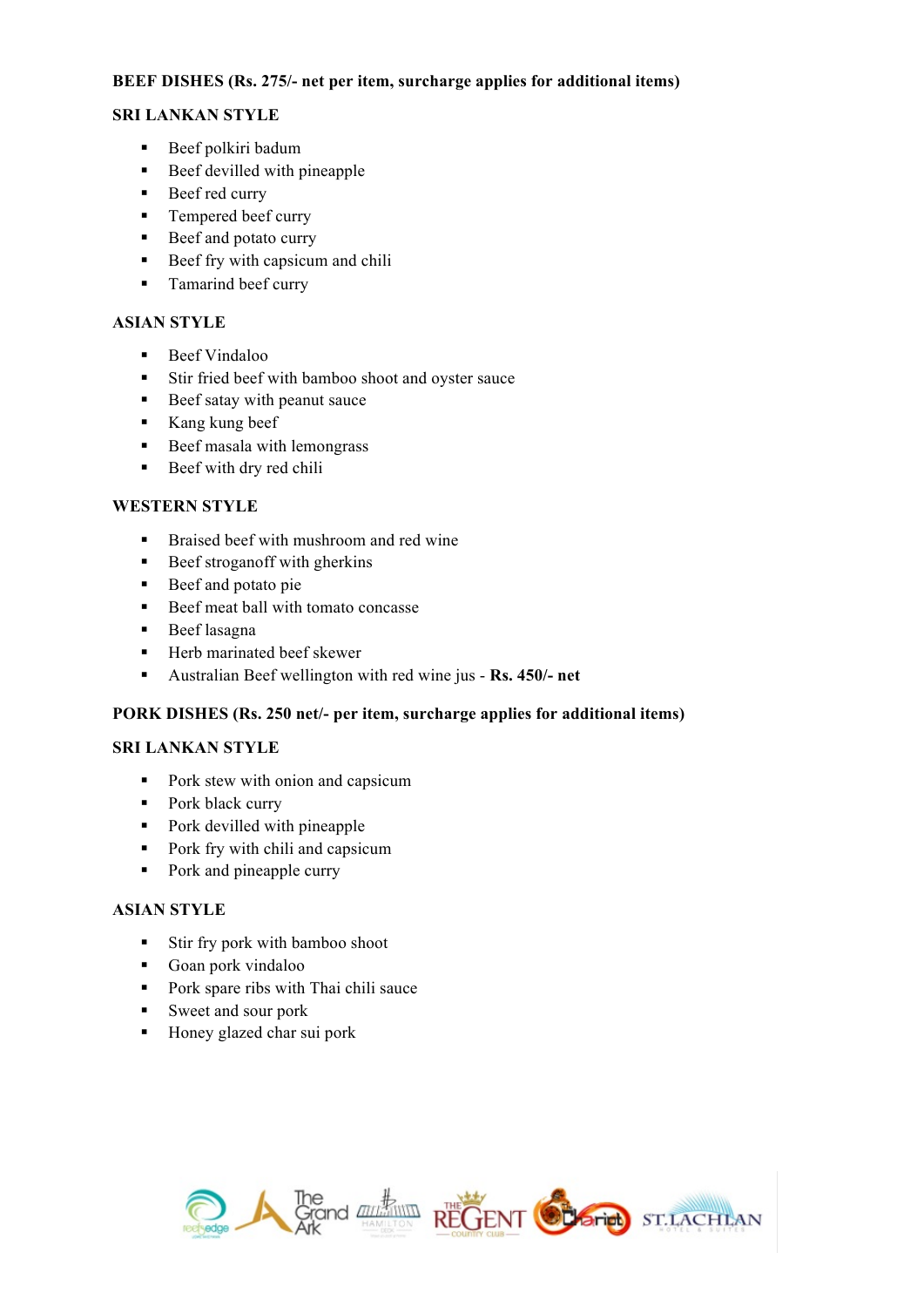#### **WESTERN STYLE**

- Braised pork loin with apple cider sauce
- Bbq pork spare ribs with hot garlic sauce
- Pork chop with pommery mustard sauce
- Pork Milanese crumbed fried and tomato sauce
- Pork piccata with caper butter
- § Honey roast pork loin with apple cider sauce **CARVERY Rs. 400/- net**

### **MUTTON DISHES (Rs. 350/- net per item, surcharge applies for additional items)**

## **SRI LANKAN**

- Jaffna mutton curry
- Mutton and potato red curry
- Mutton mustard stew
- Mutton fry with green chili and onion
- Mutton devilled

#### **ASIAN**

- Indian mutton masala
- § Mutton khorma
- Mutton roganjosh
- Stir fried mutton with vegetables
- Malaysian mutton curry with lemongrass
- Mutton and green peas keema

#### **WESTERN DISHES**

- Roast leg of mutton with ratatouille
- Mutton leg provencale
- Mutton Irish stew
- Minced mutton and potato pie
- Mutton and potato stew with rosemary
- § Roast lamb leg with rosemary sauce **Rs. 400/- net**
- Herb crusted rack of lamb with minted jus **Rs. 450/-** net

#### **FISH DISHES ( Rs. 275/- net per item, surcharge applies for additional items)**

## **SRI LANKAN DISHES**

- Traditional tuna fish ambulthial
- Peppered mustard fish stew with capsicum and onions
- Spicy or mild fish curry
- Devilled talapath fish with bell peppers

## **ASIAN DISHES**

- Steamed whole fish Thai style
- Deep fried grouper fish Cantonese style
- Sweet and sour fish
- Teriyaki fish with soy and ginger

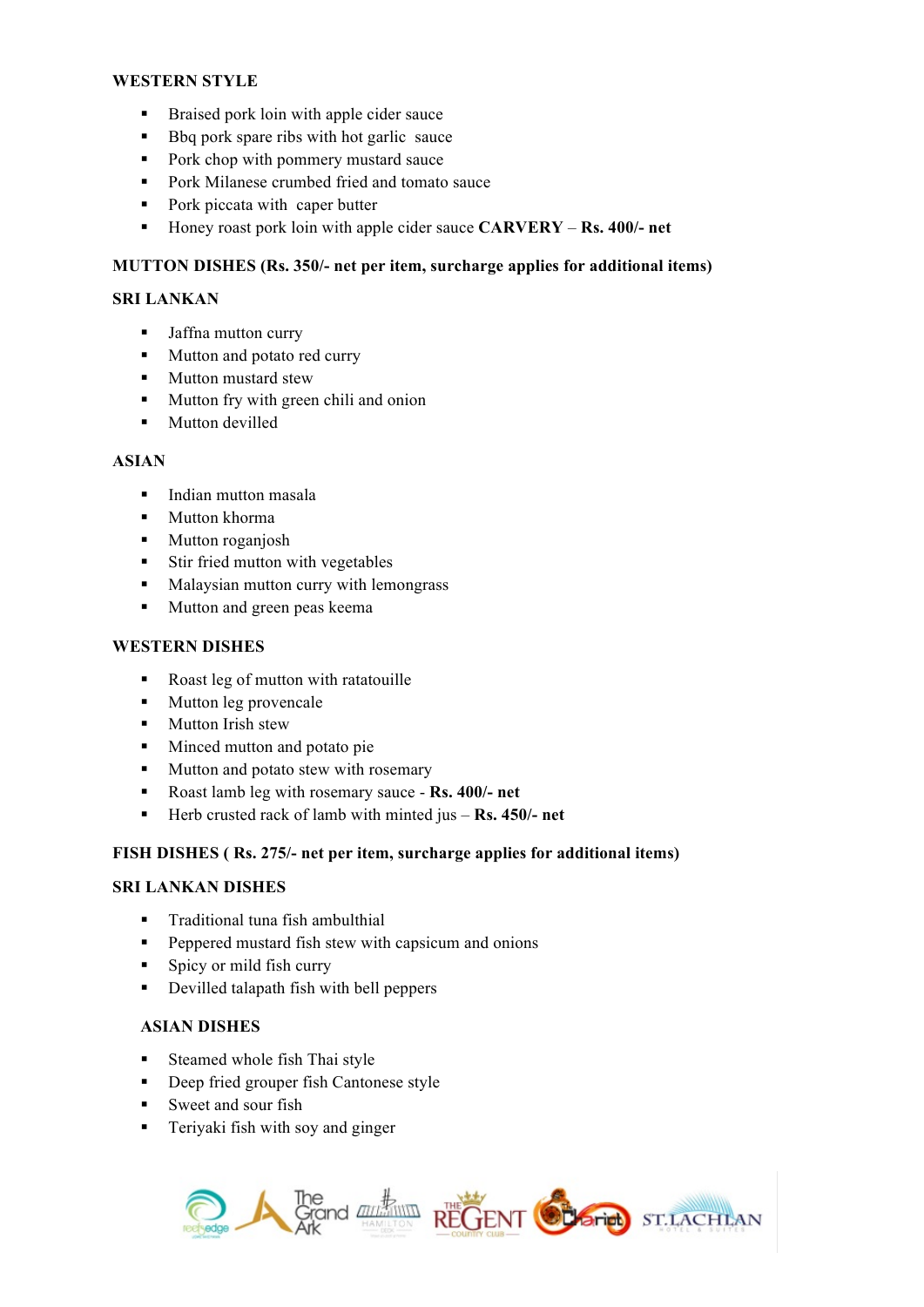#### **INDIAN DISHES**

- Fish tikka masala
- Fried fish amritsari
- Malabar fish curry
- § Fish masala
- Baked whole fish masala sauce

#### **WESTERN DISHES**

- **Example Fish thermidor**
- Crumbed fried modha fish with tartar sauce
- § Grilled barramundi fish fillet with garlic chili butter
- Seafood kebab with lemon butter sauce
- § Norwegian salmon fillet in puff pastry with horseradish cream **Rs. 400/- net**

#### **VEGETABLE DISHES (Rs. 90/- net per item, surcharge applies for additional items)**

## **SRI LANKAN**

- Mixed vegetable curry
- Brinjol moju
- Tempered dhal curry
- Mysore dhal curry
- Potato mustard curry
- Tempered potatoes with maldive fish
- Devilled potatoes
- Green peas carrot and cashew curry
- Tempered green beans with maldive fish

#### **ASIAN DISHES**

- Vegetable chop suey
- Fried brinjol with soy, chili and ginger
- Fried pakchoy, spinach and bean curd
- § Garlic kankung

#### **WESTERN DISHES**

- Vegetable au gratin
- Gratin potatoes with garlic
- Sautéed vegetable with mushrooms
- § Grilled vegetable with balsamic vinegar
- Vegetable lasagna
- Savory potatoes with bell peppers

#### **INDIAN DISHES**

- Aloo gobi masala
- Aloo palak
- Vegetable jalfrazei
- Vegetable khorma
- Alu mutter
- Paneer mutter masala

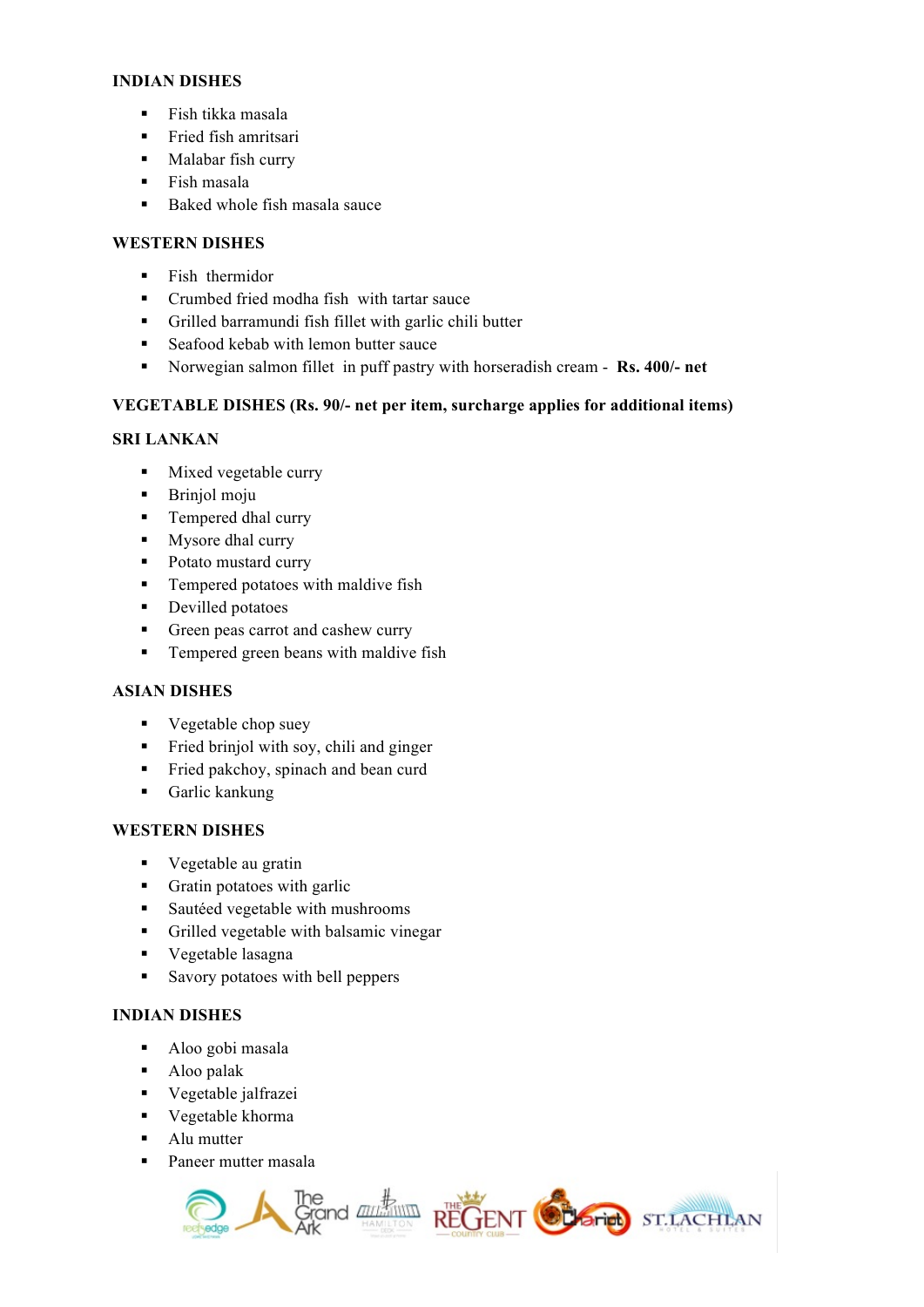#### **RICE (Rs. 90/- net per item, surcharge applies for additional items)**

- Steamed basmati rice
- Vegetable fried rice
- Sri Lankan yellow rice
- Ghee keeri samba rice
- Nasi goreng with chicken
- Nasi goreng vegetarian
- Thai fried rice with egg and leeks
- Mongolian spicy fried rice
- Tomato rice with corn and kidney beans
- Vegetable biryani

#### **PASTA AND NOODLES (Rs. 120/- net per item, surcharge applies for additional items)**

- Singapore fried vegetable noodles
- Spicy vegetables and egg noodles
- Thai vegetable noodles with beansprouts and mushrooms
- Mongolian spicy vegetable noodles
- Penne pasta arrabiatta
- Penne pasta with mushroom parmesan cream sauce
- Baked macaroni with cheese
- Spaghetti napolitan
- Buttered spaghetti with pesto sauce
- Spaghetti with mushroom, spinach and parmesan cream
- § Assorted pasta with three sauces **Rs. 200/- net**

#### **DESSERTS (Rs. 110/- net per item, surcharge applies for additional items)**

- Fresh fruits in season
- Cream caramel
- Watalappan with caramelized sauce
- Fruit trifle with compote fruits
- Triple Chocolate mousse
- Coffee bavarois
- Fruit bavarois
- Fruit mousse with berry sauce
- Mini fruit tartlets
- French pastries
- Assorted ice creams
- Sago pudding with treacle
- Baked cheese cake
- Baileys' cheese cake
- Black forest gateaux
- Chocolate brownies
- Cream brulee
- Pineapple upside down cake
- Tiramisu with Kahlua sauce
- Chocolate biscuit pudding